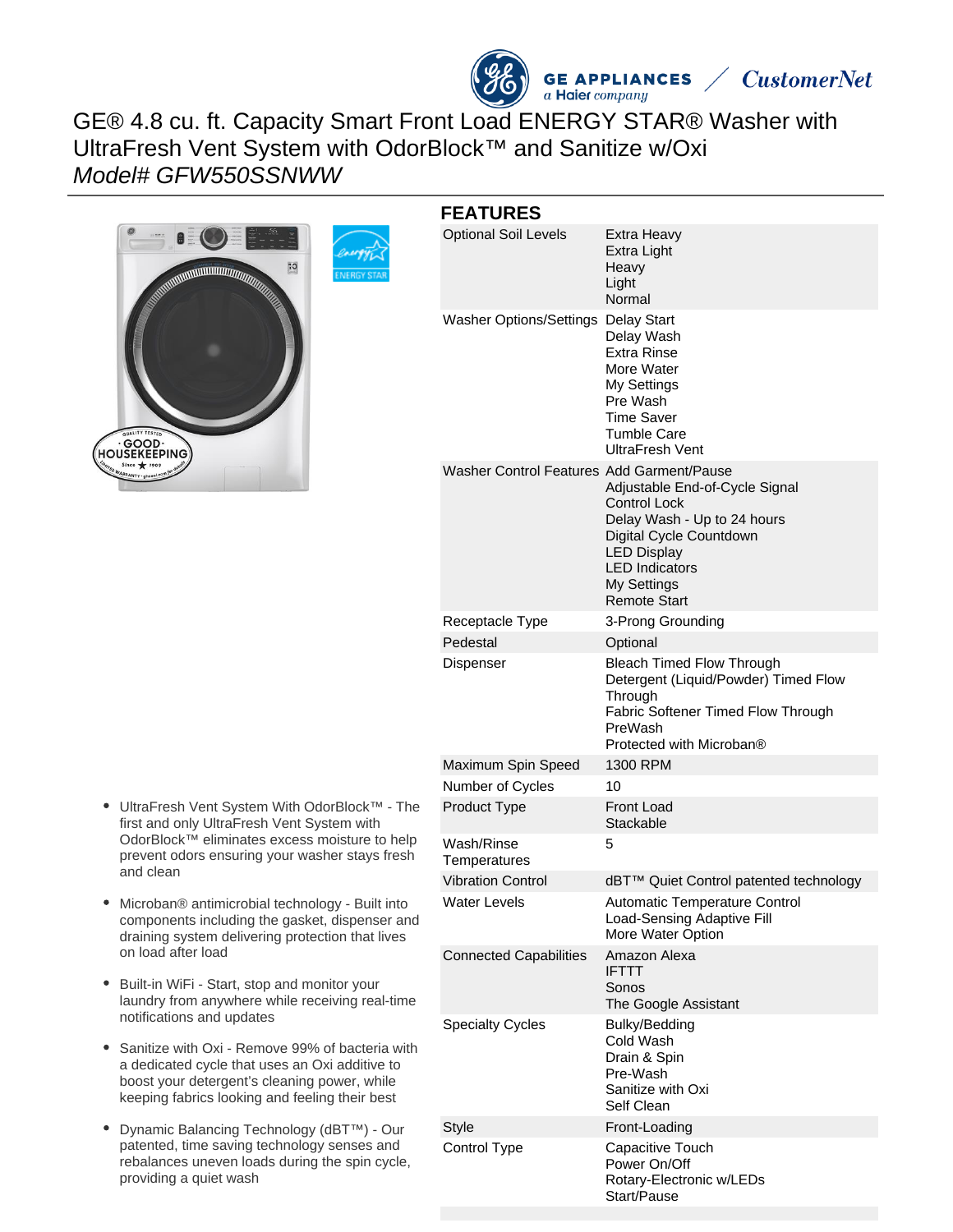| Reversible Door - Easily reverse your washer<br>and dryer door for superior installation flexibility<br>32-In Depth - Fits into more homes, with no<br>٠                                | <b>Additional Washer</b><br>Features | Adjustable Leveling Legs<br><b>Front Serviceable</b><br><b>Power Cord Attached</b><br>Reversible Door                                                |
|-----------------------------------------------------------------------------------------------------------------------------------------------------------------------------------------|--------------------------------------|------------------------------------------------------------------------------------------------------------------------------------------------------|
| additional installation space required                                                                                                                                                  | <b>Whites Cycle</b>                  | Yes                                                                                                                                                  |
| Quick Wash Cycle - Provides a fast 20 minute<br>٠<br>wash for lightly soiled items<br>10-year Limited Warranty - Rest assured<br>knowing your washer is backed by a 10-year<br>warranty | <b>Adaptive Capabilities</b>         | <b>Adaptive Spin</b><br>Auto-Load Sensing<br><b>Automatic Temperature Control</b><br>dBT™ Quiet Control                                              |
|                                                                                                                                                                                         | <b>Washer Cycles</b>                 | Bulky/Bedding<br>Cold Wash<br><b>Delicates</b><br>Normal<br>Quick Wash<br>Rinse + Spin<br>Sanitize with Oxi<br>Self Clean<br><b>Towels</b><br>Whites |
|                                                                                                                                                                                         | Water Temp System                    | PerfecTemp Deluxe                                                                                                                                    |
|                                                                                                                                                                                         | Spin Speeds                          | 5                                                                                                                                                    |
|                                                                                                                                                                                         | WiFi Connect                         | Built-In                                                                                                                                             |
|                                                                                                                                                                                         | Leveling System                      | Adjustable Leveling Legs                                                                                                                             |
|                                                                                                                                                                                         | <b>OdorBlock Capabilities</b>        | UltraFresh Vent System™ with<br>OdorBlock™                                                                                                           |
|                                                                                                                                                                                         |                                      |                                                                                                                                                      |

Have more questions? Please contact 1-800-626-2000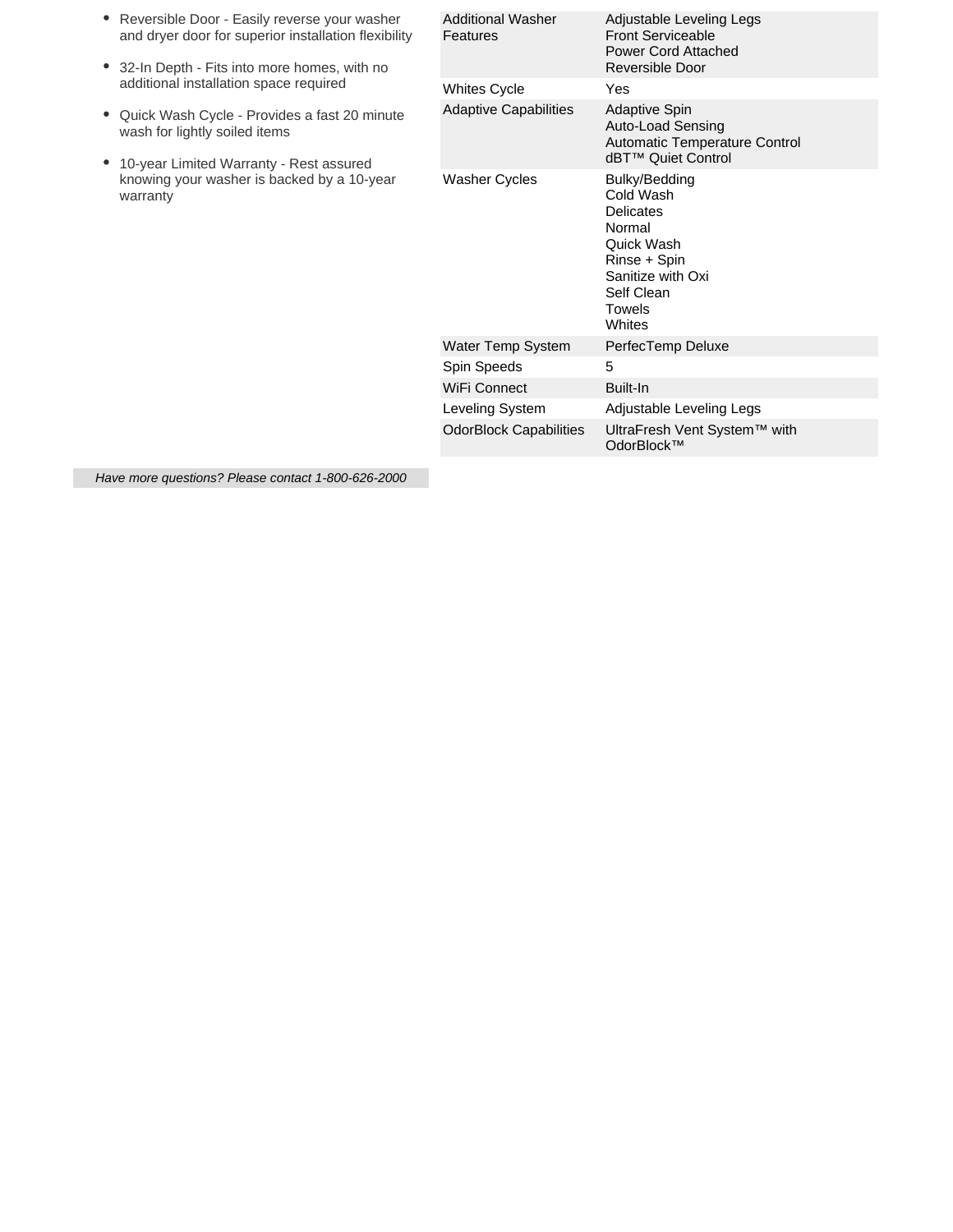

GE® 4.8 cu. ft. Capacity Smart Front Load ENERGY STAR® Washer with UltraFresh Vent System with OdorBlock™ and Sanitize w/Oxi Model# GFW550SSNWW

#### **APPROXIMATE DIMENSIONS(HxDxW)**

39 3/4 H x 28 W x 32 D

## **CAPACITY**

- Wash Basket Type Stainless Steel Tilted
- Total Capacity (cubic feet) 4.800000cu ft

#### **ECONOMICAL / QUIET**

● Quiet Package - Quiet-By-Design with dBT<sup>™</sup> Quiet Control

# **APPEARANCE**

- Front Serviceable Yes
- Door Style Chrome Outer Ring with Chrome Vent Reversible Door
- See-Thru Glass with Tinted Door Protect
- Handle Pocket Handle
- Color Appearance White on White
- Installation True32 Closet Depth Undercounter, Stacked, Side-by-Side, Built-In, Pedestal
- Trim/Accents Chrome/White Knob

## **WEIGHTS & DIMENSIONS**

- Approximate Shipping Weight (lb) 256lb
- Net Weight (lb) 246lb
- Depth with Door Open 90° (in) 54 1/2in
- Overall Height (in) 39 3/4in
- Overall Depth (in) 32in
- Overall Width (in) 28in

## **POWER / RATINGS**

- Volts/Hertz 120V; 60Hz
- Circuit Breaker or Time Delay Fuse 15 or 20 Amp
- Motor Speeds Variable

## **ACCESSORIES**

- Fill Hose WH41X10207 (sold separately)
- Optional Stacking Kit GFA28KITN
- Optional Pedestal Accessory GFP1528SNWW (Sold Separately)

#### **WARRANTY**

- Parts Warranty Limited 1-year entire appliance
- Warranty Notes See written warranty for full details
- Labor Warranty Limited 1-year entire appliance Limited 10-year basket Limited 10-year motor

## **CERTIFICATIONS**